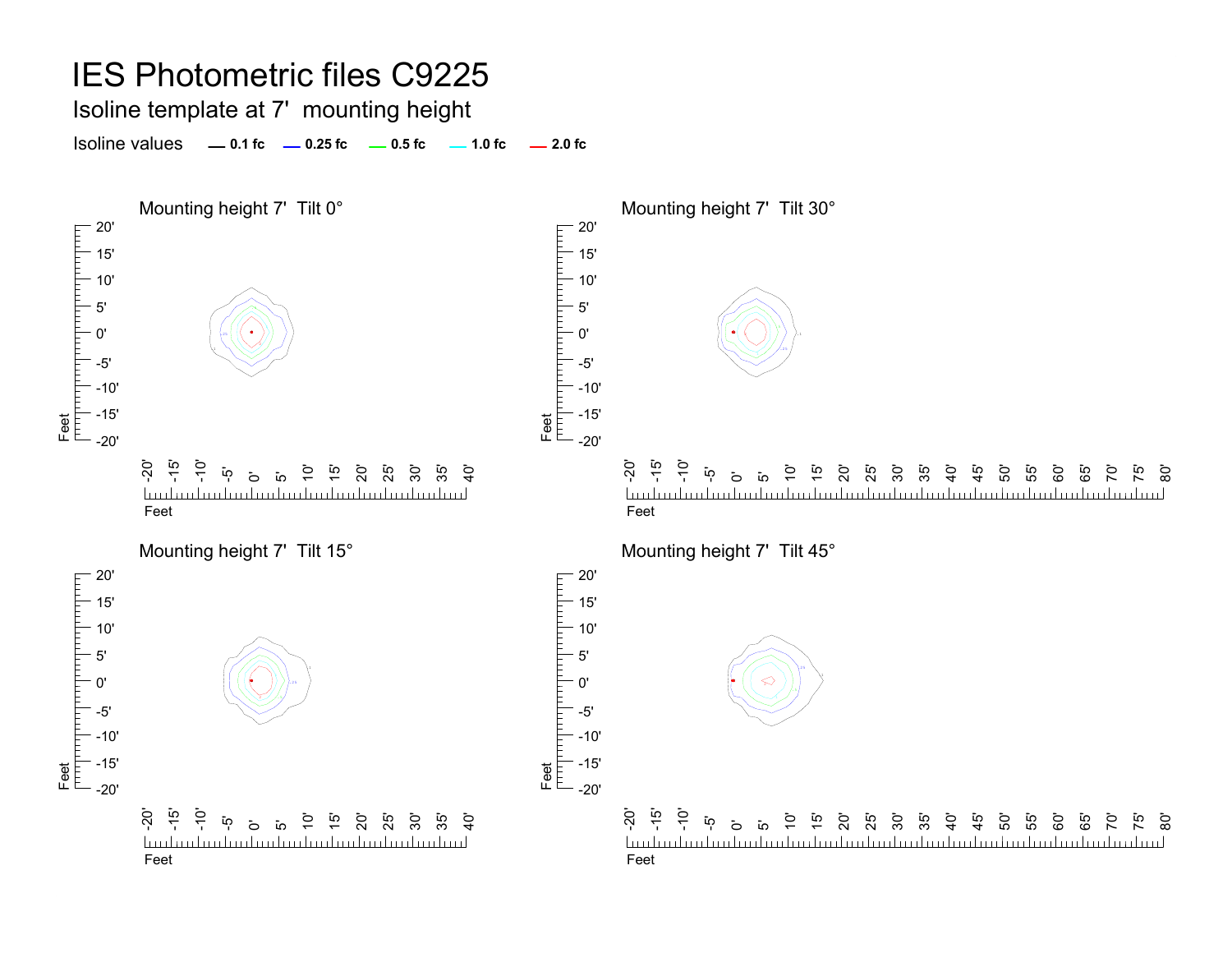### IES Photometric files C9225

Isoline template at 9' mounting height

Isoline values **0.1 fc 0.25 fc 0.5 fc 2.0 fc 1.0 fc**

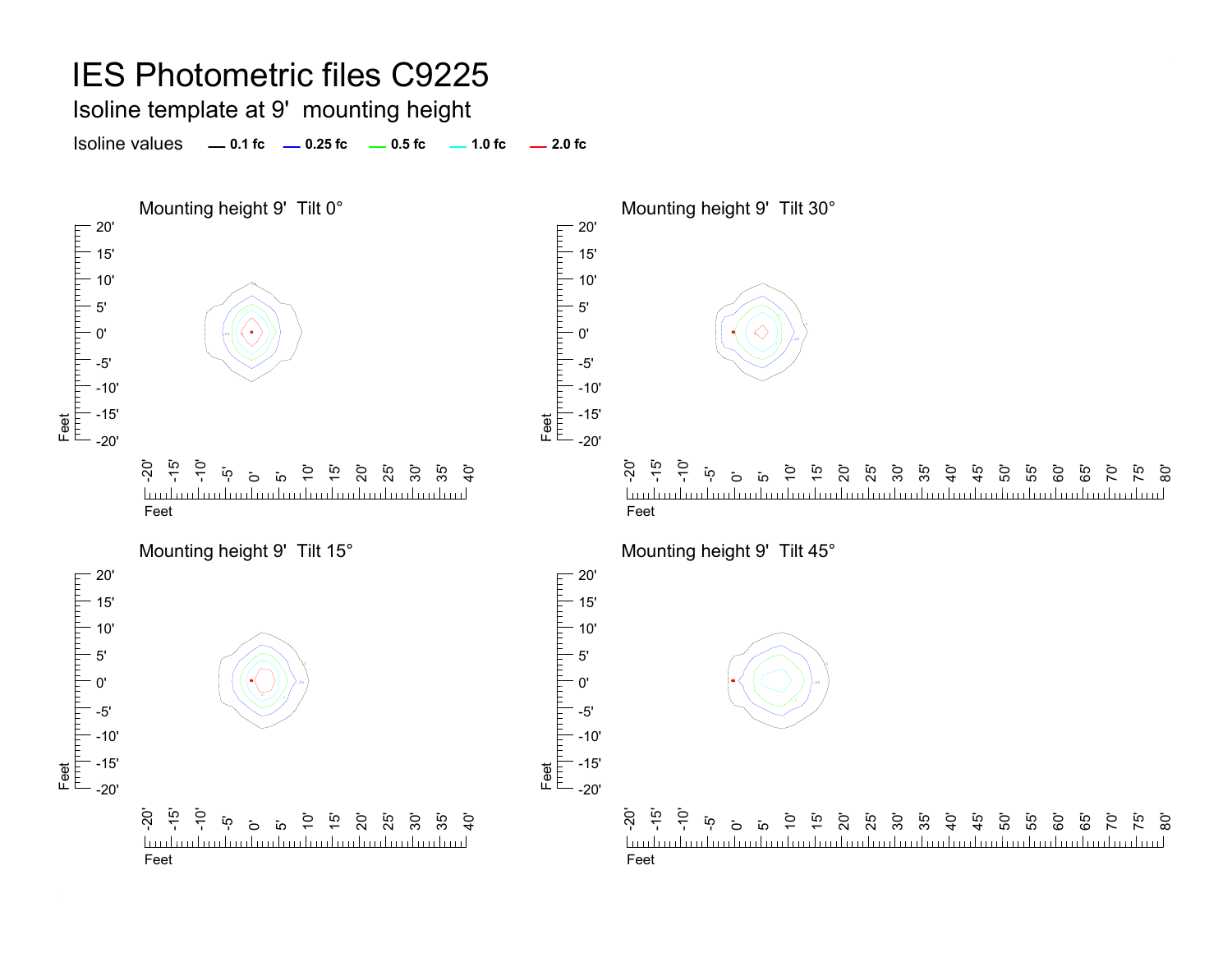### IES Photometric files C9225 Isoline template at 11' mounting height Isoline values **0.1 fc 0.25 fc 0.5 fc 2.0 fc 1.0 fc** Mounting height 11' Tilt 0° Mounting height 11' Tilt 30°  $-20'$ 20' 15' 15' 10' 10' .255' 5' .252 0'0' .1.1.5Feet<br>|<sup>|||||</sup>||<sup>|||||||||</sup>| -5'-5' -10'-10' -15' -15' Feet -20' -20'  $\overline{S}$ -15'  $\frac{1}{2}$ -20' - تە<br>--10' 15' 20' ິ 50<br>25 30'  $\overline{Q}$ 15' .<br>ລິ  $\overline{5}$ 10' ີ 55<br>ີ  $\mathcal{G}$  $\mathbf{\ddot{o}}$  $\overline{a}$ 20' 25' 30'  $\frac{6}{4}$ ي<br>45 ה<br>55 .<br>ק <u>تہ</u> <u>ක</u>  $\overline{a}$  $\overline{1}$  $\overline{1}$ 50' 60' 85 <u>Industrialization builded introduction l</u> mlandanlandanlandanlandanlandanlandanlanda <u>luuluuluuluul</u> FeetFeetMounting height 11' Tilt 15° Mounting height 11' Tilt 45°  $-20'$ 20' гирипит 15' 15' 10' 10' 5'5' 0'0' -5' -5' -10' -10' -15' -15' Feet Feet -20' -20' -20' -15' -10' -20' -15' -10' \_<br>25 30' 55' 60' -5' 15' 20' 35'  $\ddot{5}$  $\mathbf{\ddot{p}}$  $\overline{c}$ ت<br>ب 15' .<br>ន ន ន ន 40'  $\frac{45}{4}$ 50' 65'  $\overline{5}$ 75' <u>.</u><br>8  $\sigma$ iດ  $\tilde{e}$ <u>budouhududu.</u> <u>hudmdanlandanlandanlandanland</u> FeetFeet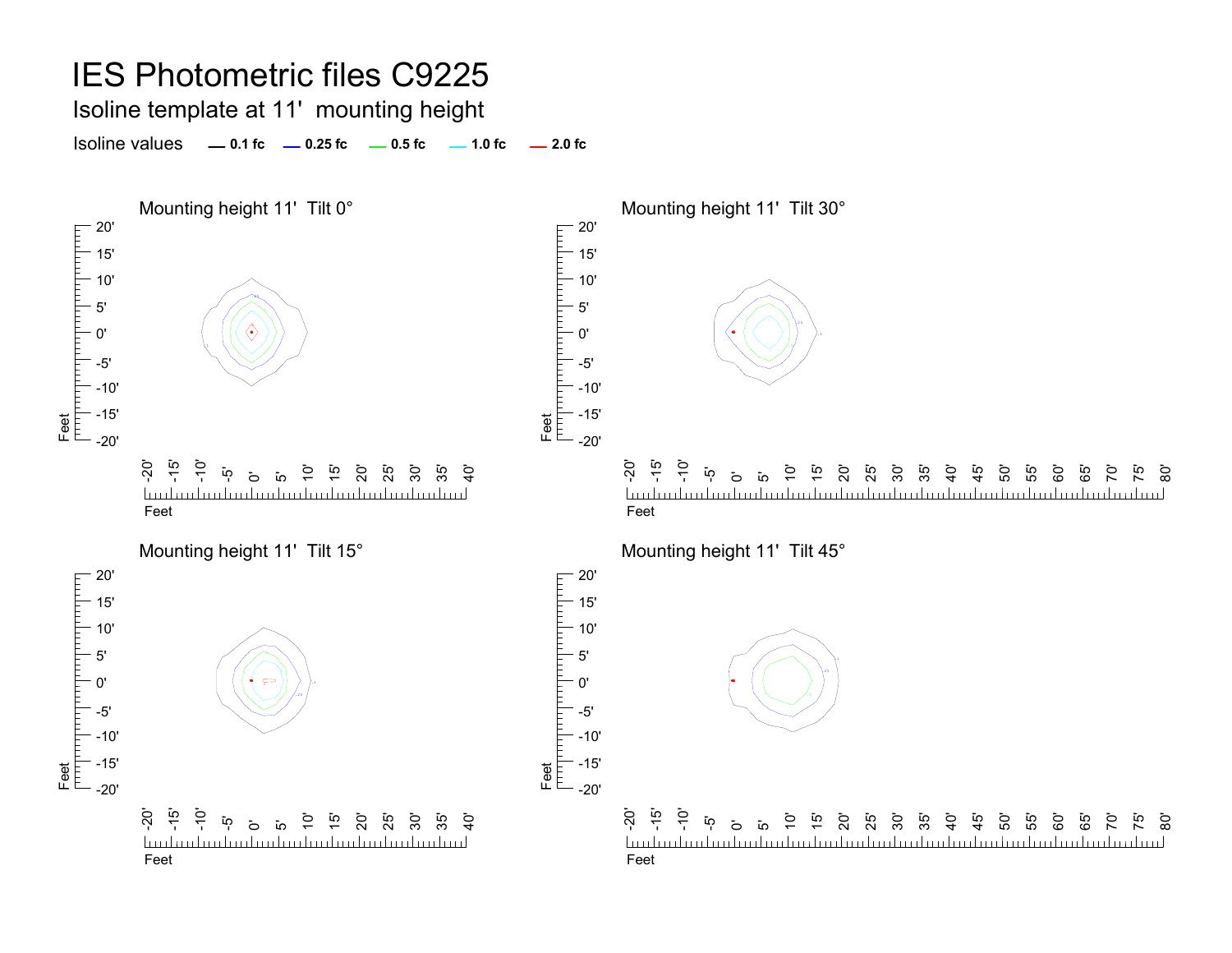# IES Photometric files C9225

Isoline template at 15' mounting height

Isoline values **0.1 fc 0.25 fc 0.5 fc 2.0 fc 1.0 fc**

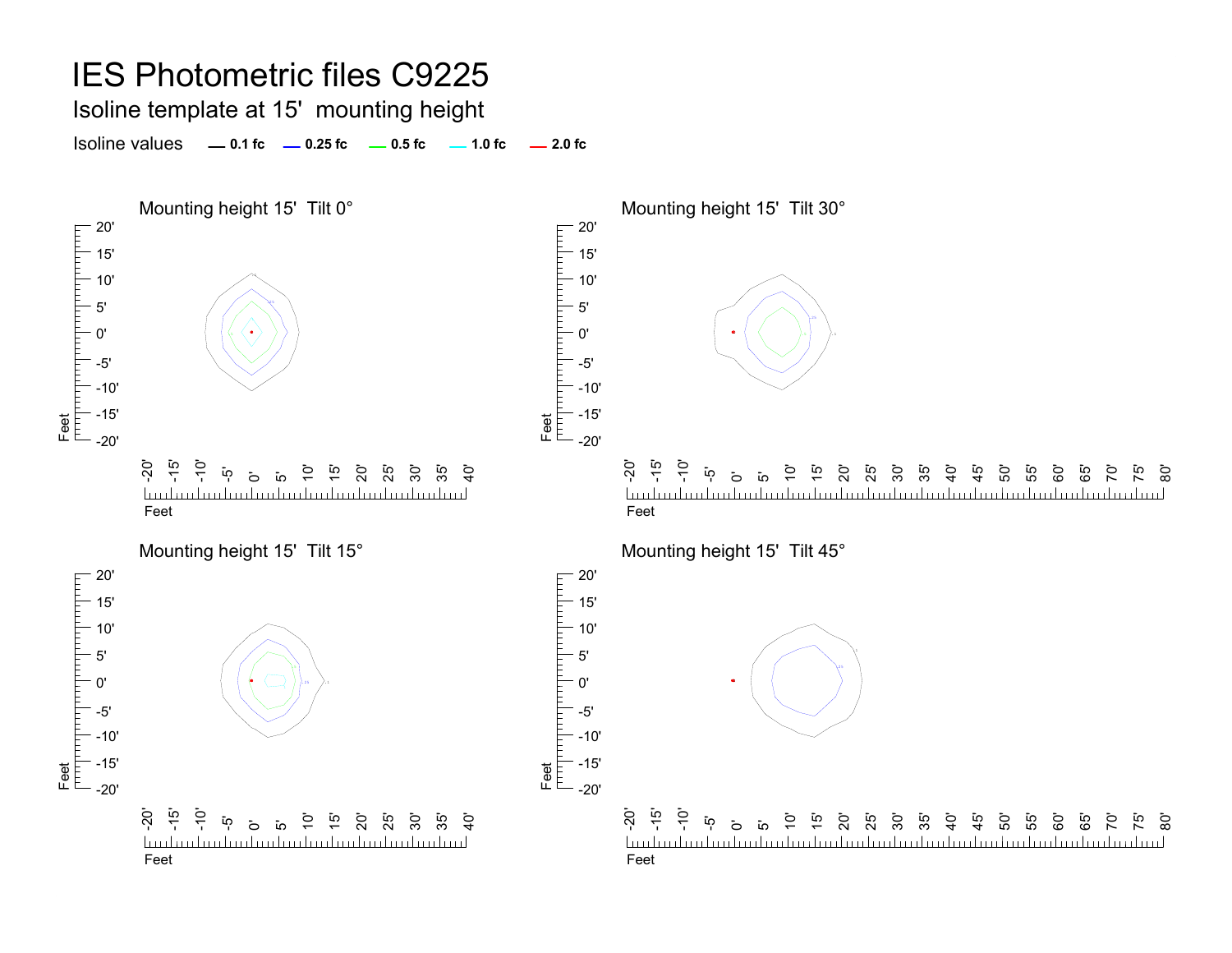# IES Photometric files C9225

Isoline template at 20' mounting height

Isoline values **0.1 fc 0.25 fc 0.5 fc 2.0 fc 1.0 fc**